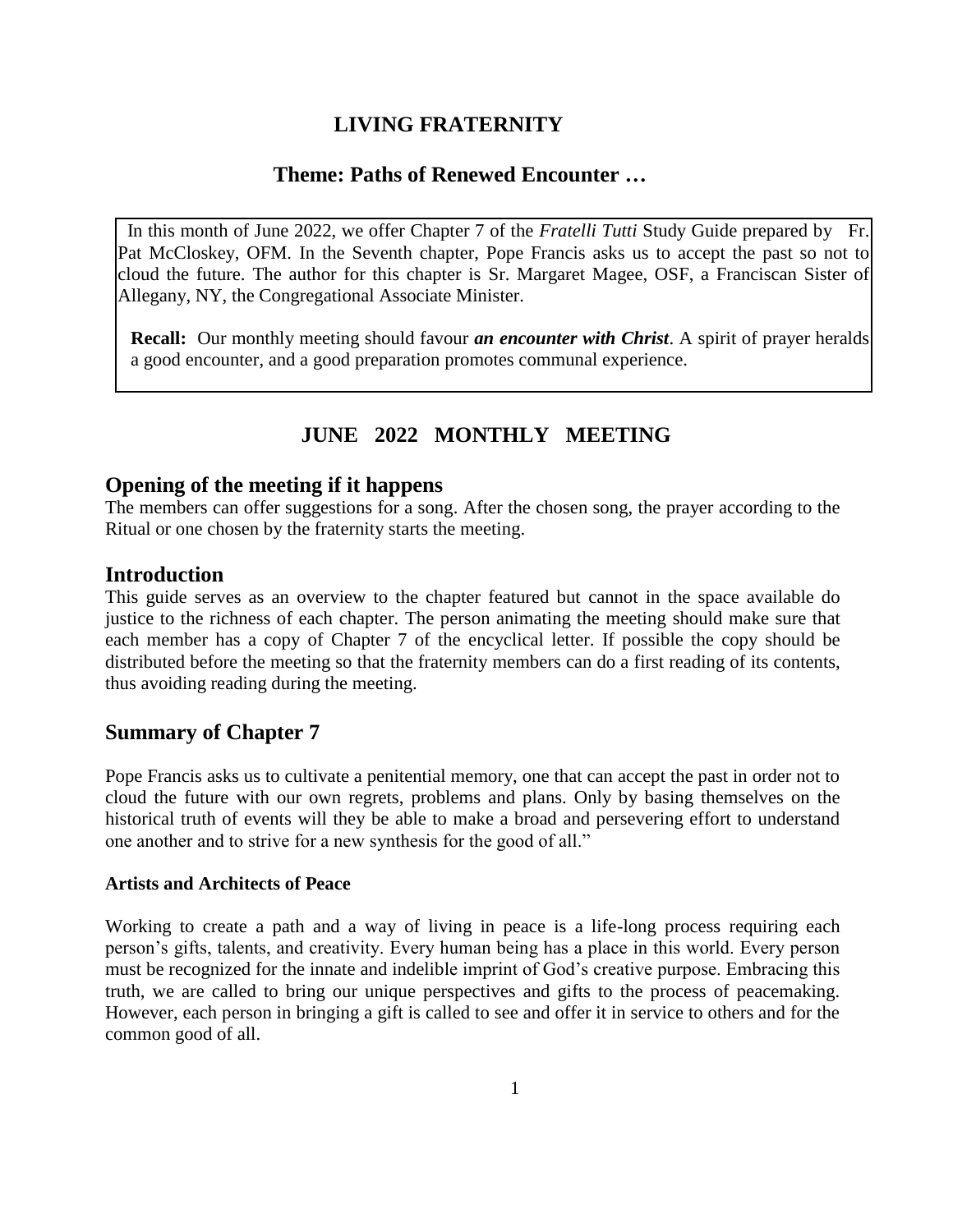Individually and together we must commit and work to eradicate the oppression and selfish greed that dehumanizes others for personal or national gain. "There is no end to the building of a country's social peace, rather, it requires us to place at the centre of all political, social and economic activity the human person, who enjoys the highest dignity, and respect for the common good" (232).

Currently, we are facing the divisive words, attitudes, and violence of racism, many social injustices and economic disparities. Will this convergence wake us up from myths of peace and equality that we have created?

In Catholic Social teaching, the preferential option for the poor and the vulnerable encourages us to imitate and embody Christ's love for the poor by working to create a culture where the needs of the poor are always considered first*. Fratelli Tutti* affirms that the poor and the vulnerable are our sisters and brothers. They are not a nameless multitude.

Forgiveness and reconciliation are central teachings of Jesus. "True reconciliation must preserve the dignity of all, especially those who have been oppressed. True love for an oppressor means seeking ways to make him cease his oppression; it means stripping him of a power that he does not know how to use, and diminishes his own humanity and that of others" (241).

#### **War and the Death Penalty**

Wars have been justified by world leaders to stabilize a region or support humanitarian causes. War and its devastation off end human life and the environment. "Every war leaves our world worse than it was before."

"Today, we state clearly that the 'death penalty is inadmissible' and the Church is firmly committed to calling for its abolition worldwide." No one, no government and no judicial power has the right to take a life or "eliminate others." If we truly are pro-life, if each human being holds that innate and indelible imprint of God, all life, even the lives of the most hardened and unrepentant criminals must be respected. We must work to reform our justice systems.

# **Quotes from Chapter 7**

- Working to overcome our divisions without losing our identity as individuals presumes that a basic sense of belonging is present in everyone (230).
- Those who work for tranquil social coexistence should never forget that inequality and lack of integral human development make peace impossible (235).
- If I do not deny that dignity to the worst of criminals, I will not deny it to anyone (269).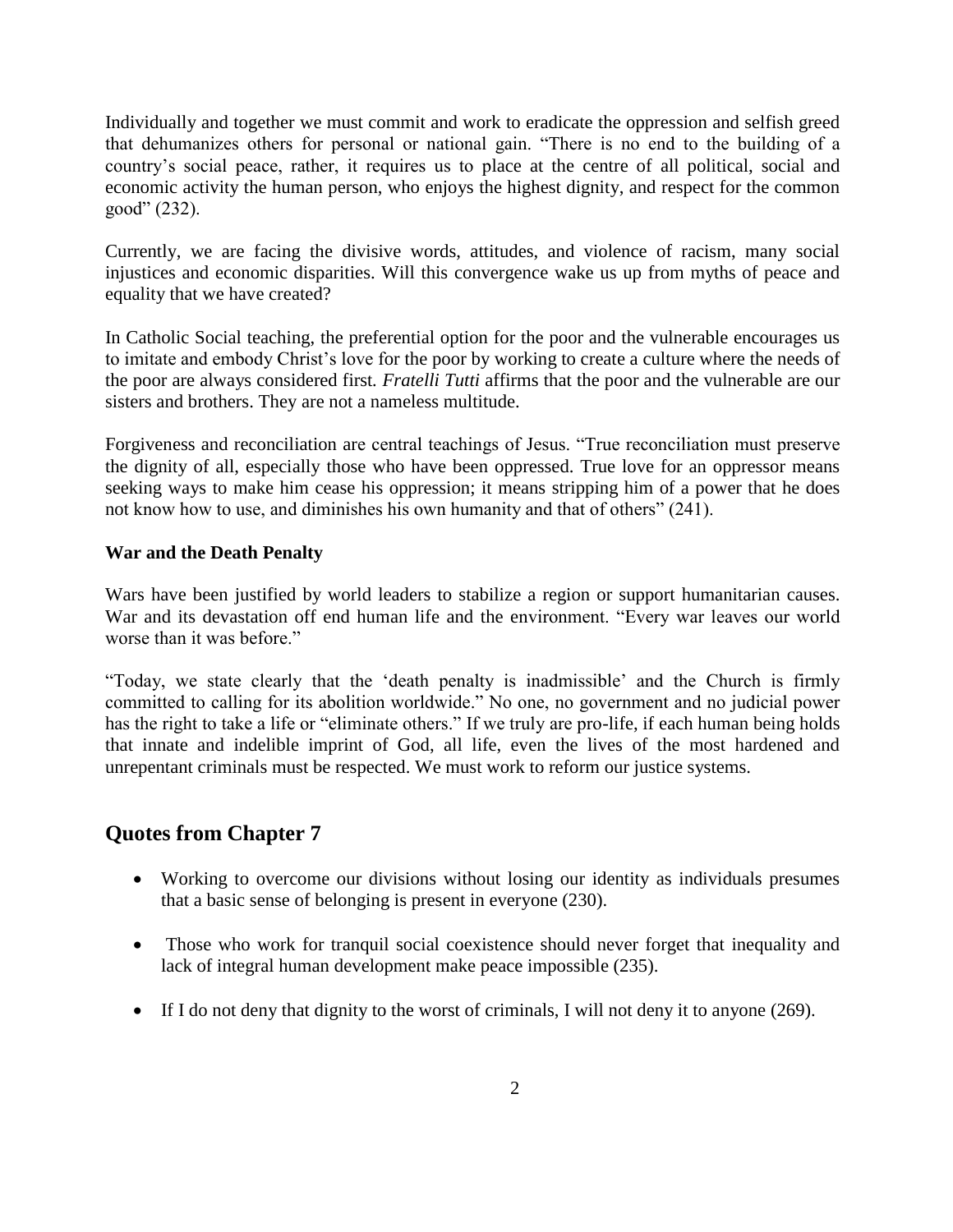### **Questions for Discussion or Reflection**

- 1. Francis of Assisi respected all people while speaking truth to everyone. How do you do that?
- 2. Perhaps the greatest challenge for some people in reading *Fratelli Tutti* will be Pope Francis' call for the end to the death penalty. Do you agree with Pope Francis' stance on the death penalty?
- 3. What would you say to someone who continues to support it?

#### **Biblical Reflection:**

Read the texts of Sunday or of the day, or the preceding or following day of the meeting.

- \* Take a moment of reflection; then underline words or inspiring phrases …
- \* Share your thoughts on the gospel: a) How can it be integrated in our life

# **Linking points from the Study Guide to the Rule and the General Constitutions**

While preparing this document, we found Article 19 of our Rule, Chapter 11 – the Way of Life and Apostolic Activity and article 23.1 of the General Constitutions that have links to this study.

# **Rule**

#### **Article 19**

 Mindful that they are bearers of peace which must be built up unceasingly, they should seek out ways of unity and fraternal harmony through dialogue, trusting in the presence of the divine seed in everyone and in the transforming power of love and pardon.

# **General Constitutions**

#### **Article 23.1**

Peace is the work of justice and the fruit of reconciliation and of fraternal love. Secular Franciscans are called to be bearers of peace in their families and in society:

they should see to the proposal and spreading of peaceful ideas and attitudes;

\* they should develop their own initiatives and should collaborate, individually and as a fraternity, with initiatives of the Pope, the local Churches, and the Franciscan Family;

\* they should collaborate with those movements and institutions which promote peace while respecting its authentic foundations.